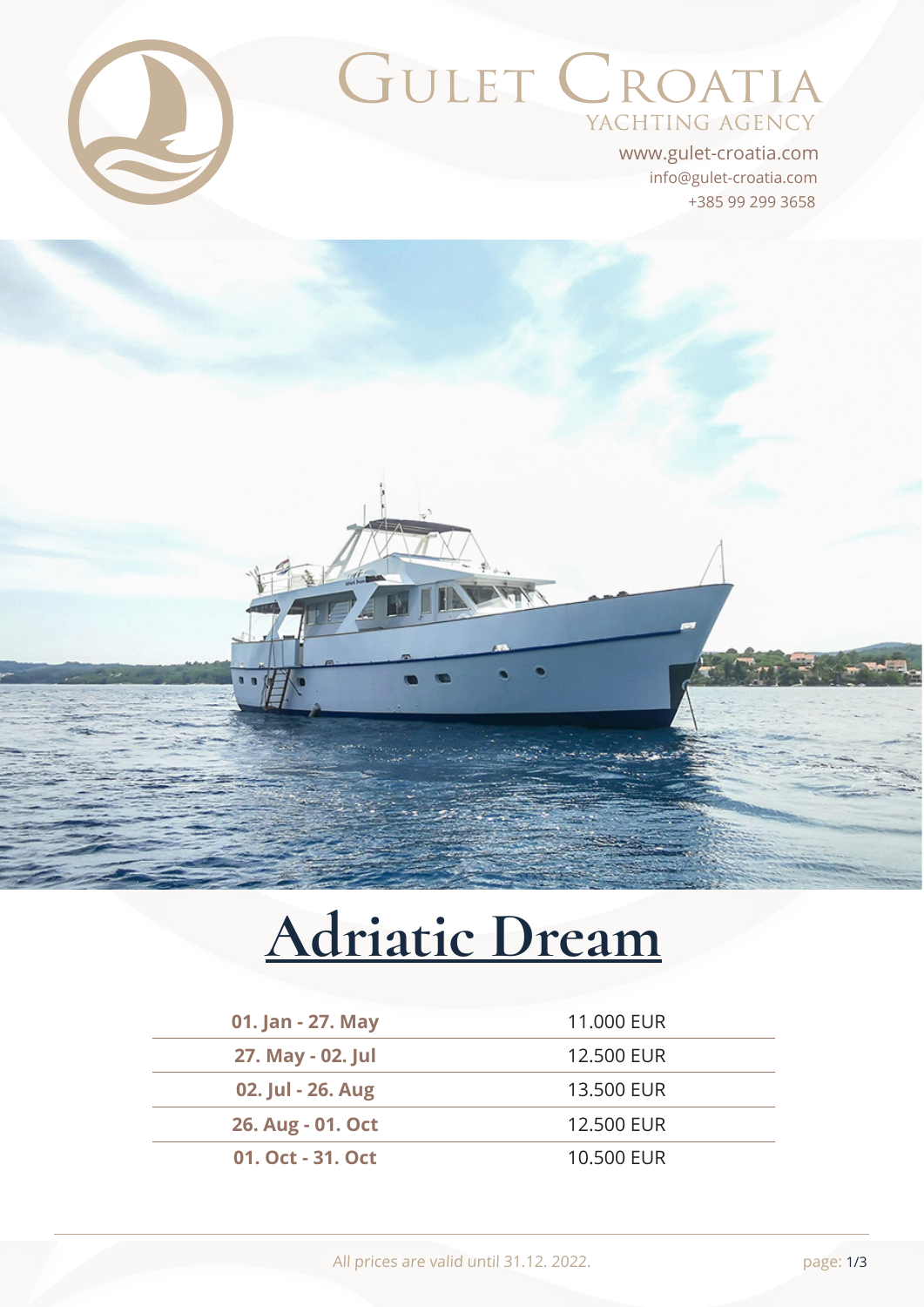#### **The yacht prices include:**

One week accommodation on yacht, Croatian VAT, boat insurance, fuel for 4 hours of cruising per day, the crew, service on board, bed linen and hand/shower towels, sun towels.

# **The yacht price does not include:**

Food, drinks and beverages, port fees, more than 4 hours of cruising per day (each extra hour is charged, entrance to the National Parks, private marinas fees, embark and disembark out of the base ports, water ski, extra use of tender, tips for the crew.

#### **Food and drink options:**

- **HALF BOARD** (Breakfast / lunch) 350 EUR per person per week
- **FULL BOARD** (Breakfast / lunch / dinner) 550 EUR per person per week

#### **DRINK OPTIONS:**

- Drinks/beverages taken from the yacht bar and paid according to consummation, in cash on boat

- All inclusive option of Croatian alcoholic and non-alcoholic drinks and beverages (Croatian wines/beers/spirits, soft drinks, water, milk, tea, coffee): 190 Eur per person per week - All inclusive option of foreign alcoholic and all non-alcoholic drinks and beverages (wines/ beers/spirits, vodka, whiskey, gin, champagnes, soft drinks, water, milk, tea, coffee): 250 Eur per person per week

- All inclusive option of non-alcoholic beverages: 110 Eur per person per week \* If you take All inclusive option of Croatian alcoholic and non-alcoholic beverages, please note it includes quality wines from standard boat bar offer (not premium wines), specially ordered wines are extra cost; foreign alcoholic drinks (like vodka, whiskey, wines, gin, champagnes etc.), cocktails, fresh squeezed juices are extra cost, if consumed.

#### **FOOD DISCOUNT FOR CHILDREN:**

Children 0 - 5 years free of charge, Children 5 - 10 years 50% discount

#### **Accommodation:**

#### **4 Double bed Cabins**

- There are three en-suite bathroom with home style toilet, with shampoo, toilet paper, soap, shower box with curtain, wardrobe, 24 V/220 electricity, hair dryers.

- TV and safe deposit box in each cabin
- Beach towels:2 per person per week
- Bathroom towels: 3 hand towel and 3 large towel per person per week.
- Additional beach or bathroom towels: on request
- Bedding info: bed sheets are included in price.
- Air-condition: 5 hours/ day is included in the price